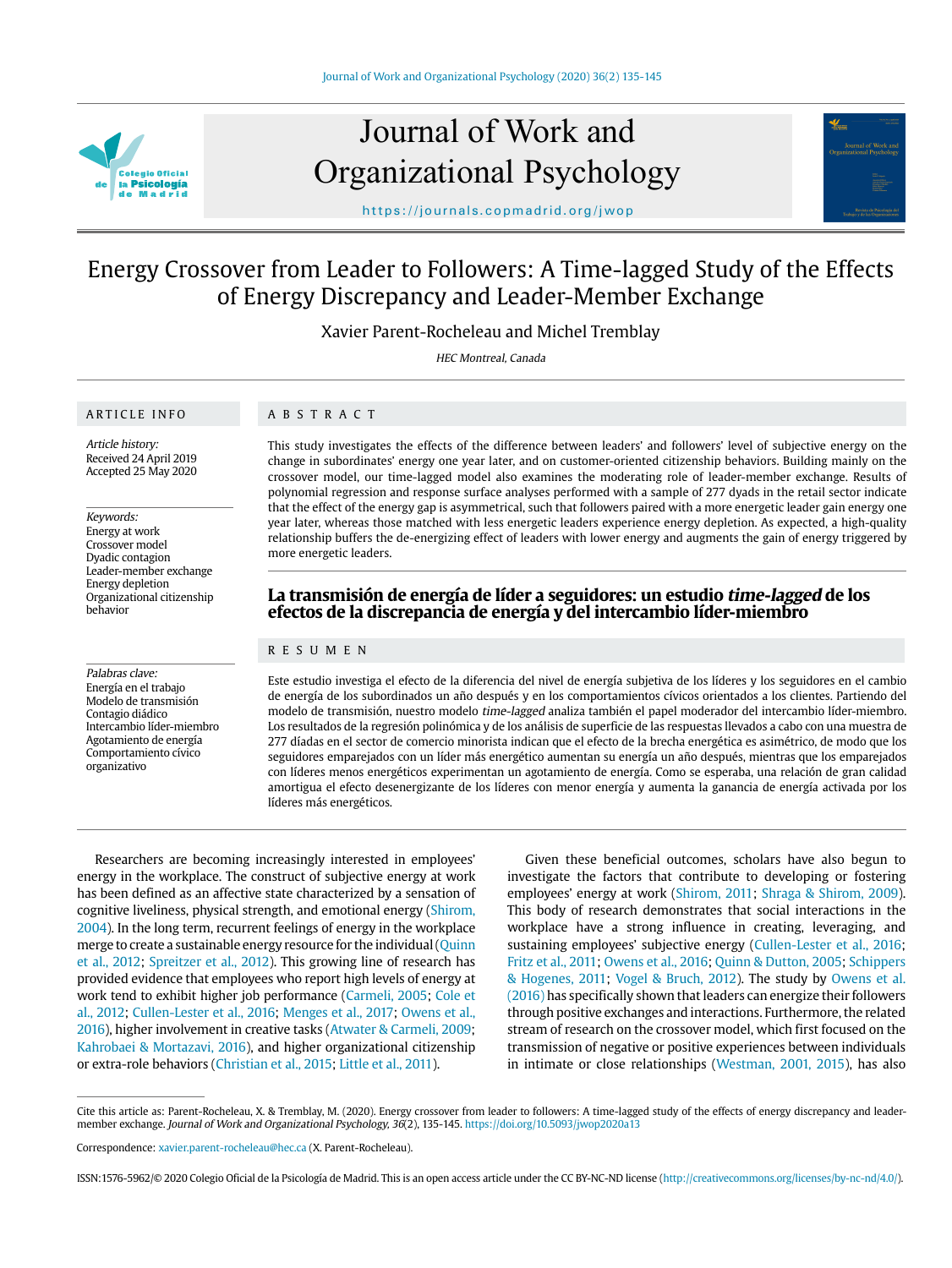

**Figure 1.** Theoretical Model.

examined how personal resources and work experiences spread from leaders to followers in the workplace (Westman & Chen, 2017). The findings emanating from this stream of research namely provide evidence for the leader-follower crossover of vigor, a component of the work engagement construct (Gutermann et al., 2017; Lu et al., 2018; Ten Brummelhuis et al., 2014; Westman & Chen, 2017; Wirtz et al., 2017). The present study seeks to deepen our understanding of this phenomenon by addressing some gaps in the literature and examining how the discrepancy of subjective energy between leader and follower triggers a change (gain or drop) in follower's subjective energy.

First, whereas an emergent research trend indicates that leaders also contribute to subordinates' energy depletion (Barling & Frone, 2017; von Dreden & Binnewies, 2017), the crossover perspective has solely examined the positive energization of followers. We extend this line of inquiry by proposing that energy crossover may also result in energy loss when leader has lower energy than followers. Second, with few exceptions (e.g., Ten Brummelhuis et al., 2014), research on energy transferal between leader and follower has mainly been cross-sectional. We believe that more longitudinal research is needed to comprehend how followers' feelings of energy change over time as a function of leaders' feelings of energy, and how this change is reflected in more distant behavioral outcomes such as citizenship behaviors. To this end, we rely on the conceptualization of subjective energy as a sustainable resource for the individual resulting from the recurrent feelings of energy (Hobfoll & Shirom, 2001; Quinn et al., 2012). Third, and most importantly, the crossover research takes for granted that the transmission of resources from one person to another does not vary depending on the amount of resources initially held by the receiver. We challenge this view and hypothesize that the differences between leaders' and followers' initial resources may shape important individual outcomes, above and beyond the effect of the resources themselves. Drawing on the crossover literature and on the conceptualization of de-energizing relationships by Gerbasi et al. (2015), we posit that the discrepancy between leaders' and followers' degree of energy will result in subsequent change (upward or downward) in followers' energy. Specifically, we expect that followers who are supervised by a leader with an initial higher degree of energy than themselves will experience a gain of energy in the following months, and that this gain will increase as energy discrepancy grows. On the other hand, we expect that followers whose leader initially has lower energy than themselves will experience energy depletion in the following months, and that this loss of energy will increase as the energy discrepancy grows.

Building on the conservation of resources theory (COR; Hobfoll, 1989; Hobfoll et al., 2018), our conceptual model (see Figure 1) further posits that this change in subjective energy, either upward or downward, will vary depending on the quality of the dyadic relationship between leader and follower. Leader-member exchange

(LMX) relationship is characterized by the degree of dyadic respect, loyalty, affect, and contribution from the leader as perceived by subordinates (Liden & Maslyn, 1998). Under conditions of a high quality LMX relationship, leaders provide employees with high empowerment, key information about their job, and valuable performance feedback, creating a resourceful environment for followers (Breevaart & Bakker, 2014; Breevaart et al., 2015). We argue that the gain of resources induced by a high LMX may mitigate the de-energizing effect of the energy gap when high-energy followers are matched with low-energy leaders, and amplify the gain of energy for low-energy followers matched with high-energy leaders.

Finally, our model suggests that leader-follower discrepancy in energy will indirectly influence followers' propensity to adopt customer-directed extra-role behaviors. These positive discretionary behaviors are of high interest for researchers and practitioners in the retail industry because they strongly influence customer satisfaction (Podsakoff et al., 2009). Retail employees require significant personal resources to sustain such a behavioral investment in providing high quality service to customers (George, 1998; Netemeyer et al., 1997), with a sufficient level of energy being viewed as a natural prerequisite for the adoption of extra-role behaviors (Little et al., 2011). Previous studies have also observed the negative effect of energy depletion on employees' extra-role behaviors (Trougakos et al., 2015). We thus argue that the change in energy, as moderated by LMX, will mediate the effect of dyadic energy discrepancy on supervisor-rated customer-oriented extra-role behaviors.

This study yields important practical implications and theoretical contributions to the flourishing research on energy in the workplace, as well as on LMX research. First, the use of polynomial regression analysis allows to capture the effect of energy discrepancy between leader and followers on energy change, beyond the impact of their respective level of energy. Furthermore, by investigating time-lagged change in energy, it allows for a real and accurate depiction of employees' energy change. It also provides a deeper understanding of circumstances in which leaders, instead of their more documented beneficial effect on subordinates' energy, may drain employees' energy resources.

#### **Theoretical Background and Development of Hypotheses**

The concept of human energy is investigated in different ways across academic disciplines (Quinn et al., 2012). In the management literature, most of the research focuses on "energetic activation", which refers to subjective activation due to a feeling of vigor, enthusiasm, or vitality, rather than on objective physical energy (i.e., kinetic or potential energetic capacities) (Quinn et al., 2012). We follow recent research relying on the conceptualization of energy at work provided by Shirom (2004), defining energy as an affective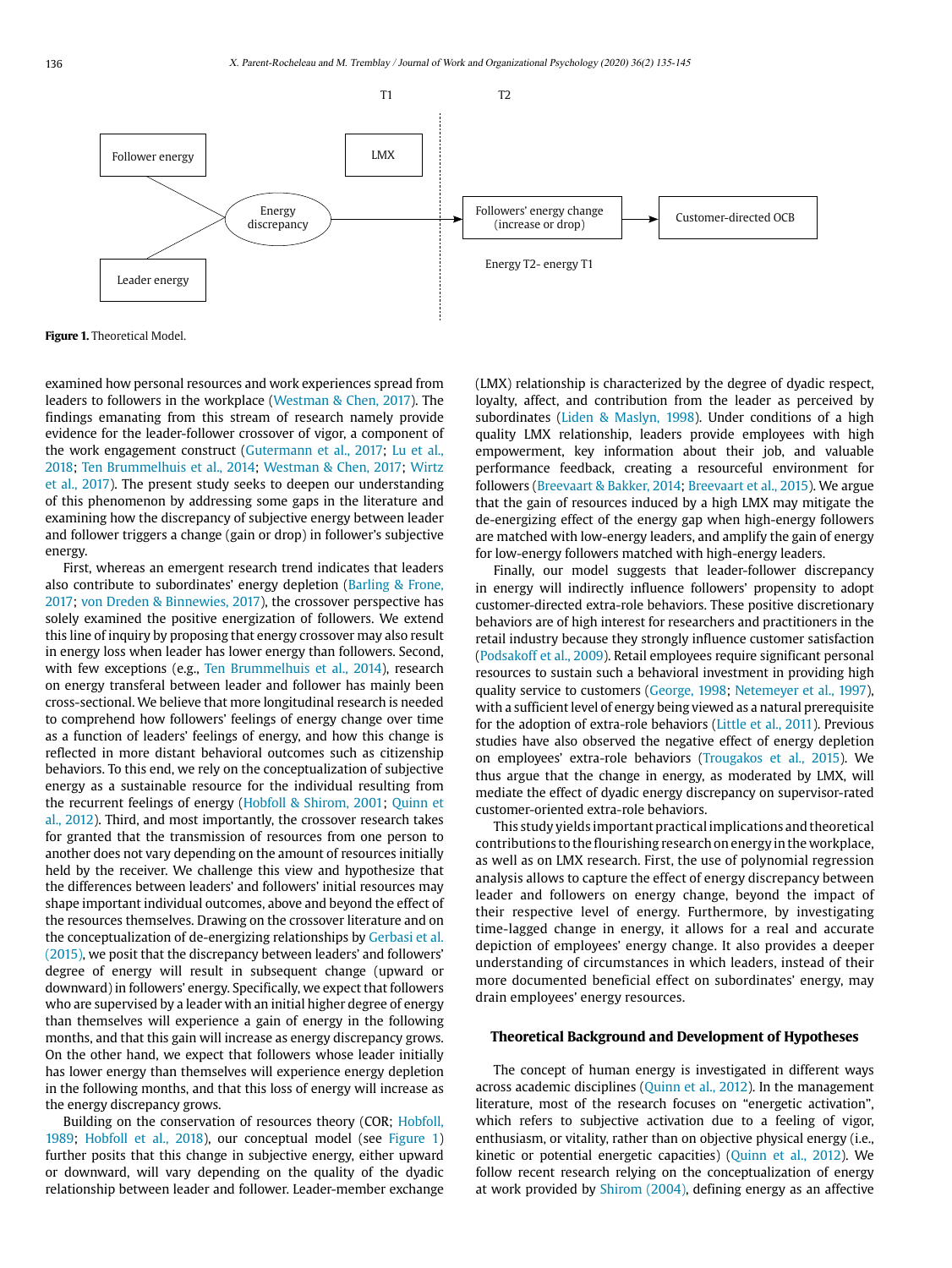state characterizing one's perception of feeling vigorous at work and comprising three dimensions: (1) physical strength, viewed as the feeling of physical vigor; (2) cognitive liveliness, considered as the perceived ability to accomplish mental tasks and the perception of being mentally agile; and (3) emotional energy, viewed as the perceived capacity to engage in interpersonal relationships. Beyond its above definition as an affective state, recurrent high levels of energy at work may also become a more durable resource for the individual over time (Hobfoll & Shirom, 2001; Quinn et al., 2012). Such a transformation of momentary feelings of energy into more durable energetic resources is supported by the principle of expansion of the thought-action repertoire due to the recurrence of positive emotions as described by the broaden-and-build theory (Fredrickson, 2001). The empirical validation of energy as a relatively stable affective state (Shirom, 2004) provides two insights. First, like other researchers (Quinn et al., 2012; Shraga & Shirom, 2009), it allows us to consider energy as a personal resource that can either be enriched or depleted (Hobfoll & Shirom, 2001). Second, like the recent study by Hoppe et al. (2017), this contention allows researchers to investigate long-term changes in employees' energetic resources.

The literature suggests that energy variation over time may occur through a crossover phenomenon. Crossover is conceptualized as a dyadic inter-individual transmission of psychological states or experiences (Westman, 2001; Westman & Chen, 2017). Westman and Vinokur (1998) have proposed three specific mechanisms to explain how crossover occurs. The first one, direct crossover, implies that positive or negative resources or experiences are transmitted between individuals directly. Second, in indirect crossover, transmission occurs via mediating or moderating mechanisms, such as interpersonal exchange. For example, high subjective energy from the leader may be reflected in positive interpersonal exchanges and enthusiasm, which in turn enhance followers' feelings of energy. The third mechanism occurs when the partners in a dyadic relationship share common positive (e.g., an energizing environment like a positive organizational climate) or negative (e.g., a de-energizing environment like frequent downsizing) experiences, leading to a common effect in both partners.

Whereas some studies have focused on the leader-follower crossover of the vigor component of the work engagement concept (Gutermann et al., 2017; Lu et al., 2018; Ten Brummelhuis et al., 2014; Westman & Chen, 2017; Wirtz et al., 2017), other empirical work has developed the concept of relational energy, showing that leaders' energetic resources can be transferred to followers and that followers gain energy when interacting with an energizing leader (Owens et al., 2016; Wang et al., 2018; Yang et al., 2017). Besides this stream of research on the positive energizing effect of the leader, some research suggests that relationships at work, namely those with supervisors, can also be de-energizing. Gerbasi et al. (2015) found that deenergizing relationships in the workplace may deplete employees' resources and lead to lower job performance. In the same vein, the study by von Dreden and Binnewies (2017) showed that spending recovery time, such as lunch breaks, with the supervisor resulted in reduced vigor for followers. Also, Barling and Frone (2017) found that leader behaviors may be associated with energy depletion reflected in psychological work fatigue.

Despite these empirical advancements, the literature does not provide insights into the dynamics or factors that might explain under which conditions supervisory relationships become energizing or deenergizing for subordinates. We propose that discrepancy between supervisor's and subordinate's subjective energy will predict the direction of subsequent change (drop or increase) in subordinate's subjective energy. Specifically, our contention is that the supervisory relationship will be energizing (i.e., will foster feelings of subjective energy) when supervisor's energy exceeds follower's energy, whereas it will be de-energizing (i.e., restrain feelings of subjective energy) when supervisor's energy is lower than subordinate's energy. One

year later, we expect that these recurrent feelings of energy will have shifted to higher (or lower) energetic resources for subordinates.<sup>1</sup>

Self-expansion theory (Aron et al., 2013; Aron et al., 2004) suggests that in intimate relationships, individuals are more likely to incorporate partners' resources into their self-concept. We argue that such motivation of self-expansion is likely to occur when a leader manifests a higher level of energy than followers. Frequent interactions between a highly energetic leader and a less energetic follower may trigger a dyadic crossover of energy, enriching the energy of the follower and resulting in energetic resource gains over time (Westman, 2001; Westman & Chen, 2017). Conversely, since important formal and informal power is usually devoted to organizational leaders (Katz & Kahn, 1978), those with lower subjective energy than followers are likely to restrain followers' demonstrations of high energy and vitality. Byrne et al. (2014) have shown that leaders with depleted psychological resources display deleterious leadership behaviors. Such a limiting supervisory context will likely be characterized by frustration and irritation, which are signals of de-energizing relationships (Gerbasi et al., 2015). Based on these arguments, we posit that followers' drop or increase in energy will be a function of the discrepancy between their leader's degree of energy and their own. Moreover, we argue that energy change (gain or loss) one year later will increase as the degree of energy discrepancy grows.

Hypothesis 1: Discrepancy of energy will lead to follower's gain of energy if the leader is more energetic than the follower (H1a), and this gain will increase as the discrepancy with the leader grows (H1b).

Hypothesis 2: Discrepancy of energy will lead to follower's loss of energy if the leader is less energetic than the follower (H2a), and this loss will increase as the discrepancy with the leader grows  $(H2b)$ .

# **Moderating Effect of LMX**

Bakker and Xanthopoulou (2009) found that the crossover of daily vigor occurred only on days when employees interacted more frequently, highlighting the importance of the relationship in the crossover process. We argue that besides the frequency of exchanges with the leader, the quality of exchange also influences the crossover effect and moderates the effect of energy discrepancy during the one-year interval. Leader-member exchange theory (LMX) states that leaders develop unique, high-quality relationships with some followers and lower quality relationships with others (Graen & Uhl-Bien, 1995). A supervisory relationship characterized by high quality LMX provides favorable conditions (e.g., social support, positive feedback, more challenging assignments) for more energetic supervisors to increase their capacity to be energizing for subordinates (Atwater & Carmeli, 2009; Breevaart et al., 2015; Kahrobaei & Mortazavi, 2016). As an additional resource for followers, high-quality relational exchanges with the leader may trigger a resource gain spiral (Hobfoll et al., 2018), and consequently facilitate the energization of followers over time. On the other hand, followers who report a low quality of exchange with the leader consider that their relationship is limited to a work-rewards transaction, seriously limiting the transmission of affective features such as feelings of energy (Breevaart & Bakker, 2014; Gutermann et al., 2017).

Regarding subordinates whose energy exceeds supervisor's energy, our assumption is that the resourceful environment induced by high LMX would buffer the loss of energetic resources in the case of lower energy from the leader. We argue that the restraining effect of a less energetic leader along with the resulting irritation and frustration will be tempered by the trust, respect, and appreciation for the supervisor in the case of high LMX. Conversely, poor relationship quality is likely to deepen the frustration encountered when interacting with a less energetic leader, widen the gap produced by the difference in energy,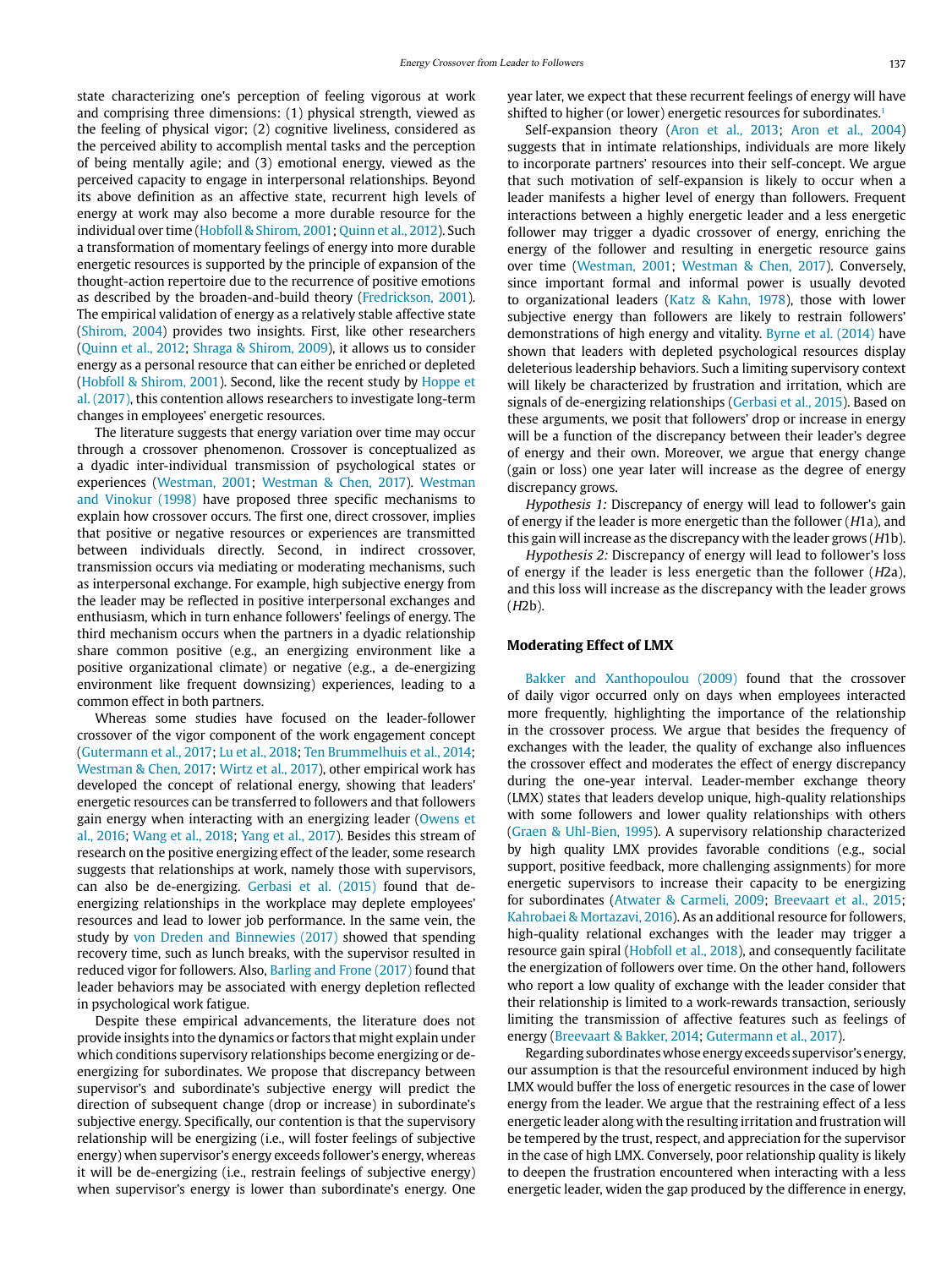and accentuate the negative energy crossover from leader to follower one year later. Following these arguments, we suggest the following hypotheses.

Hypothesis 3a: LMX will moderate the gain of energy for followers with lower energy than leader, such that this gain will be more important when LMX is high rather than low.

Hypothesis 3b: LMX will moderate the loss of energy for followers with higher energy than the leader, such that this loss will be more important when LMX is low rather than high.

#### **Indirect Effect on OCB**

Our research model posits that the discrepancy in energy between supervisor and subordinate will indirectly influence the adoption of extra-role behaviors oriented toward customers one year later, through change in subordinates' energy. The positive effect of energy at work on motivation and behavioral engagement in work tasks has received some attention (Cole et al., 2012; Mackey et al., 2017; Menges et al., 2017; Owens et al., 2016; Quinn et al., 2012; Spreitzer et al., 2012). Several studies have also shown the impact of employees' energy on positive behaviors going beyond work contract, such as engagement in creative tasks (Adil & Awais, 2016; Atwater & Carmeli, 2009; Kahrobaei & Mortazavi, 2016; Kark & Carmeli, 2009) and proactive behaviors (Cullen-Lester et al., 2016). Moreover, previous studies have also shed light on the influence of energy on the adoption of organizational citizenship behaviors (Christian et al., 2015; Little et al., 2011). Overall, these results support the idea that a gain in energetic resources will be reflected in greater engagement in discretionary positive behaviors at work directed to provide highquality customer service.

Following the principles of COR theory, a gain in energetic resources allows individuals to invest resources in their environment in order to accumulate new ones (Hobfoll & Shirom, 2001). Higher resource investment is manifested in the adoption of positive discretionary behaviors (Little et al., 2011). On the other hand, COR theory states that, in the case of resource loss, individuals seek to limit their investment of resources and tend to stop engaging in active behaviors that are not mandatory or essential (Hobfoll et al., 2018). Following this logic, energy depletion is likely to lead employees to refrain from OCB adoption (Trougakos et al., 2015). Thus, employees facing loss of energy are likely to reduce their involvement in discretionary behaviors directed toward customers and limit their efforts to prescribed tasks, seeking to preserve their remaining energetic resources.

We also hypothesize that leader-follower energy gap will interact with LMX to predict customer-directed OCB. Although several metaanalyses have demonstrated that LMX acts as an important direct antecedent of OCB (e.g., Dulebohn et al., 2012; Ilies et al., 2007), other pieces of empirical evidence suggest that LMX can also play other roles in explaining the adoption of OCB. For instance, Boon and Biron (2016) found that high quality LMX is a boundary condition (moderator) of overtime consistency in employees' P-E fit perceptions and of the behavioral consequences of these fit perceptions. Also, similar to our reasoning, Greenbaum et al. (2018) found that contagion of leaders' unethical behavior on employees' unethical behavior varies upon the quality of LMX. In other words, LMX has previously been viewed as a moderator of the effect of congruence. In this regard, high-quality LMX has been viewed as a condition providing acute resources (Breevaart & Bakker, 2014; Breevaart et al., 2015) and triggering resource gain spirals, which facilitate the accumulation of additional resources.

We claim that combination of a high LMX relationship and a leader with a superior level of energy will increase the likelihood of customer-oriented OCB adoption by followers due to the stronger energy crossover and the resulting resource gain spiral. Conversely, the combination of low LMX relationship and a leader with a lower level of energy will lead followers to limit their adoption of customeroriented OCB due to energy depletion and the consequent spiral of resource loss.

Hypothesis 4: LMX moderates the mediated relationship between leader-follower energy dissimilarity and customerdirected OCB through followers' energy change, such that OCB will be higher in the case of high LMX and higher energy from the leader, and lower in the case of low LMX and lower energy from the leader.

#### **Method**

## **Sample and Procedure**

The study was conducted in a retail chain comprising numerous stores across Canada. At time 1 (T1), 510 employees and their 37 supervisors received an invitation to take part in the study, along with the link and codes to access the secure and anonymous electronic survey. Employee survey included measures of their perceived energy level and perception of LMX, whereas manager survey only included measures of their perceived energy level. Of the 405 employee responses (79%), 19 were eliminated because of missing data. All the managers completed the survey without missing data. At time 2 (T2, 12 months later), the 386 T1 respondents and their 37 supervisors were asked to complete T2 survey. Employee survey solely measured their degree of energy, whereas we asked supervisors to evaluate customer-oriented OCBs performed by subordinates. Questionnaires were completed by 303 employees (78%), among which 26 had to be rejected because of missing data. All the supervisors completed T2 survey. Results of t-tests revealed no significant differences in demographic characteristics (age, status, sex, tenure) between employees who responded only at T1 and those who completed T1 and T2 surveys. Hence, the final sample comprises 277 dyads (277 subordinates and 37 supervisors). Supervisors rated all their subordinates simultaneously, and each supervisor was matched with between 3 and 12 subordinates, with an average of 8.

Employees in the sample were 78% women, their average age was 36.1 years ( $SD = 13.4$ ), and their average dyadic tenure with their actual supervisor was 5.8 years ( $SD = 5.4$ ). Forty-seven percent of them were full-time employees, and 28% held a university degree, while 72% held a college or high school degree. Supervisors were 51% women, their average age was 46.2 years ( $SD = 8.5$ ), and their average organizational tenure was 11.1 years ( $SD = 6.9$ ). All of them (100%) had a full-time position, and 56% held a university degree.

#### **Measures**

All measurement tools used a 7-point Likert scale ranging from 1 (completely disagree) to 7 (completely agree).

**T1: energy at work.** Employees' and supervisors' perception of their degree of energy was measured with the 14-item Shirom-Melamed, items that reflect the three-dimensional construct of energy at work outlined by Shirom (2004). Sample items are "In the last months, have you generally felt… full of pep [physical strength]? mentally alert [cognitive liveliness]? able to show warmth to others [emotional energy]?" This scale showed good internal consistency for followers ( $\alpha$  = .94 [T1]/.93 [T2]) and for leaders ( $\alpha$  = .93 [T1]). Since followers in the sample are nested into stores, and leaders have more than one subordinate under their responsibility, we sought to verify to what extent variance of energy occurred between-stores as compared to within-stores. To do so, we first calculated the ICC1 and ICC2 values. Results (ICC1 = .06, ICC2 = .29) indicate that followers' energy between-store variance, and group mean reliability of energy are low. Second, using a random coefficient modeling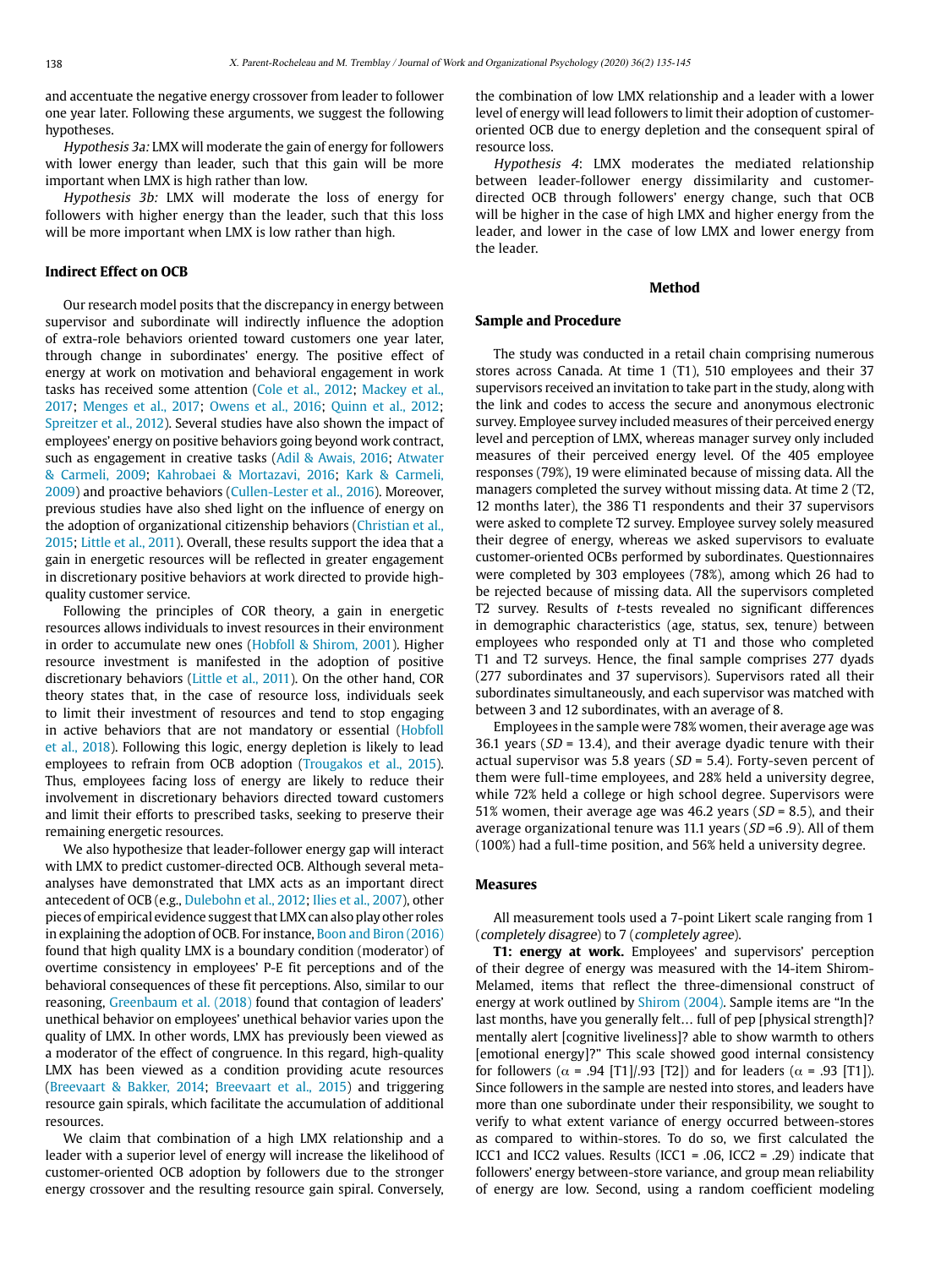|                               | $\overline{M}$ | <b>SD</b> |          | ∠         |        | $\overline{4}$ | 5        | 6       |         | 8        |
|-------------------------------|----------------|-----------|----------|-----------|--------|----------------|----------|---------|---------|----------|
| 1. Status $(1 = full time)$   |                |           |          |           |        |                |          |         |         |          |
| 2. Age discrepancy            | 12.34          | 9.11      | $.30**$  |           |        |                |          |         |         |          |
| 3. Sex discrepancy            |                |           | .01      | .04       |        |                |          |         |         |          |
| 4. Dyadic tenure              | 5.76           | 5.39      | $-.29*$  | $-.46**$  | $-.05$ |                |          |         |         |          |
| 5. Follower energy (T1)       | 6.09           | 0.75      | $-.03$   | .12       | .02    | .05            |          |         |         |          |
| 6. Leader energy (T1)         | 6.53           | 0.54      | $-.03$   | $-.25***$ | $.14*$ | .01            | .05      |         |         |          |
| 7. Energy change (T2)         | $-0.11$        | 0.76      | $-.08$   | .04       | $-.03$ | $-.01$         | $-.38**$ | .10     |         |          |
| 8. LMX (T1)                   | 5.67           | 0.81      | $-.12*$  | $-.05$    | $-.05$ | $-0.06$        | .12      | $-.14*$ | $.20**$ |          |
| 9. Customer-directed OCB (T2) | 5.36           | 1.23      | $-.22**$ | $-.05$    | $-.01$ | .02            | $.20**$  | $-.06$  | .06     | $.35***$ |

**Table 1.** Descriptive Statistics and Two-tailed Correlations

Note. N = 277 employees and 37 supervisors; age discrepancy = absolute difference in age between leader and follower; sex discrepancy = 0 is same sex and 1 is different sex.  $**p* < .05, ***p* < .01.$ 

(RCM) approach, we compared a model allowing random variance of energy to a model without random variance. Results of the model comparison ( $\Delta \chi^2$  = 1.33,  $\Delta df$  = 1, p > .05) indicate that allowing for random variance of followers' energy across stores does not improve model fit. Consequently, we analyzed followers' energy at the individual level.

**T1: leader-member exchange (**LMX). Followers' perception of LMX was measured at time 1 using the 11-item LMX-MDM scale developed by Liden and Maslyn (1998), and including the four dimensions: affect, contribution, loyalty, and professional respect. A sample item is "I like my supervisor very much as a person." As in previous studies, we combined the four dimensions and used LMX as a unified construct. This scale showed good internal consistency ( $\alpha$  = .94). Store-level variance verification (ICC1 = .08, ICC2 = .33) indicates that between-store variance and group mean reliability of LMX are low. Similarly, the comparison between a model with random variance of LMX intercept and a model without random variance indicates no fit improvement ( $Δχ² = 2.10, Δdf = 1, p > .05$ ). We consequently analyzed LMX at individual level of analysis.

**T2: customer-oriented organizational citizenship behaviors**  (OCB). In order to reduce same-source bias, we relied on supervisors' assessment of subordinates' OCB. To do so, we used the 3-item customer dimension of the scale provided by Netemeyer and Maxham (2007), which measures customer-oriented foci of extra-role behavior manifested by service employees (e.g., "Does this employee go above and beyond the 'call of duty' when serving customers?"). This scale showed good internal consistency ( $\alpha$  = .94). Store-level variance verification indicates that between-store variance and group mean reliability of these supervisors' ratings of OCB are low (ICC1 = .12, ICC2 = .27). Similarly, comparison between a model with random variance intercept and a model without random variance indicates no fit improvement ( $Δχ² = 2.33$ ,  $Δdf = 1$ ,  $p > .05$ ). We consequently analyzed OCB at the individual level of analysis.

**T2: energy change.** The change in followers' energy between T1 and T2 was calculated by subtracting each employee's T1 score from the T2 score on the energy scale. The operation creates a change score, which is either positive (energy gain: 143 cases) or negative (energy loss: 116 cases).<sup>2</sup> Length of temporal gap between T1 and T2 (one year) was determined by previously explained conceptual reasons. Since we sought to capture energy as a resource, such a time lag allows for the process of transformation of feelings of energy into more durable resources, and leader-member exchange to exert its moderating role on this process.

**Control variables.** Based on the literature regarding the impact of relational demography in leader-follower dyads on employee and relational outcomes (Kacmar et al., 2009; Tsui & O'Reilly, 1989; Tsui et al., 2002), we sought to control for sex discrepancy (coded  $0 =$  same sex,  $1 =$  different sex) and age discrepancy (absolute age difference in years). Also, to account for potential familiarity effect (Green et al., 1996), dyadic tenure (number of years since an employee is supervised by the actual supervisor) was also included in the analyses. Finally, we included status (full-time, part-time, or on-demand employment) to account for the possible change in interaction frequency with the supervisor between part-time and full-time employees.

#### **Analytical Design**

We used polynomial regression analyses (PRA) to test our hypotheses and response surface analyses to interpret results (Edwards & Parry, 1993). According to Edwards (1994), PRA is useful to more accurately examine the effect of the degree of discrepancy (or congruence and incongruence) between two predictor variables, as compared to the previously widely used difference score approach (Edwards, 2001). Due to its higher precision and validity than this previous approach, the PRA technique is increasingly used in personenvironment fit research and other studies aiming to examine the effect of (in)congruence between two variables and tends to become the actual norm in such research (see Kristof-Brown et al., 2018; Weidmann et al., 2017; Yang et al., 2008). PRA consists in regressing the energy change variable on follower's energy score (b1), leader's energy score (b2), squared follower's energy score (b3), interaction of follower's and leader's energy score (b4), and squared leader's energy score (b5). Derived from these regressions, we calculated the four response surface analysis coefficients and plotted the corresponding three-dimensional graphs. These coefficients are labeled a1 (b1 + b2: linear slope of the congruence effect);  $a2 (b3 + b4 + b5)$ : quadratic curvature of the congruence effect); a3 (b1- b2: linear slope of the discrepancy effect); and a4 (b3 - b4 + b5: quadratic curvature of the discrepancy effect).<sup>3</sup> Linear slopes inform on the effect of the direction of the congruence or discrepancy (e.g., leader's energy < or > followers'), whereas quadratic curves are useful to examine the effect of the scope of congruence or discrepancy.

To test moderation and mediated moderation hypotheses with PRA scores as a predictor, we multiplied the five regression terms with centered score of subordinates' LMX and examined the incremental variance explained by the model. To further test the indirect effect of discrepancy on OCB through the effect of energy change, we regressed the OCB variable on the five multiplied regression terms, in addition to including the effect of energy change (mediator) in the model. Significance of energy change effect will then indicate whether or not energy discrepancy exerts an indirect influence on OCB.

#### **Results**

Zero-order correlations between variables and descriptive statistics are presented in Table 1. We performed a confirmatory factor analysis to test the goodness of fit of our measurement model (Bentler & Bonett, 1980). Results indicate that the three-factor model involving energy, LMX, and OCB exhibits stronger fit with the data,  $\chi^2(279)$  =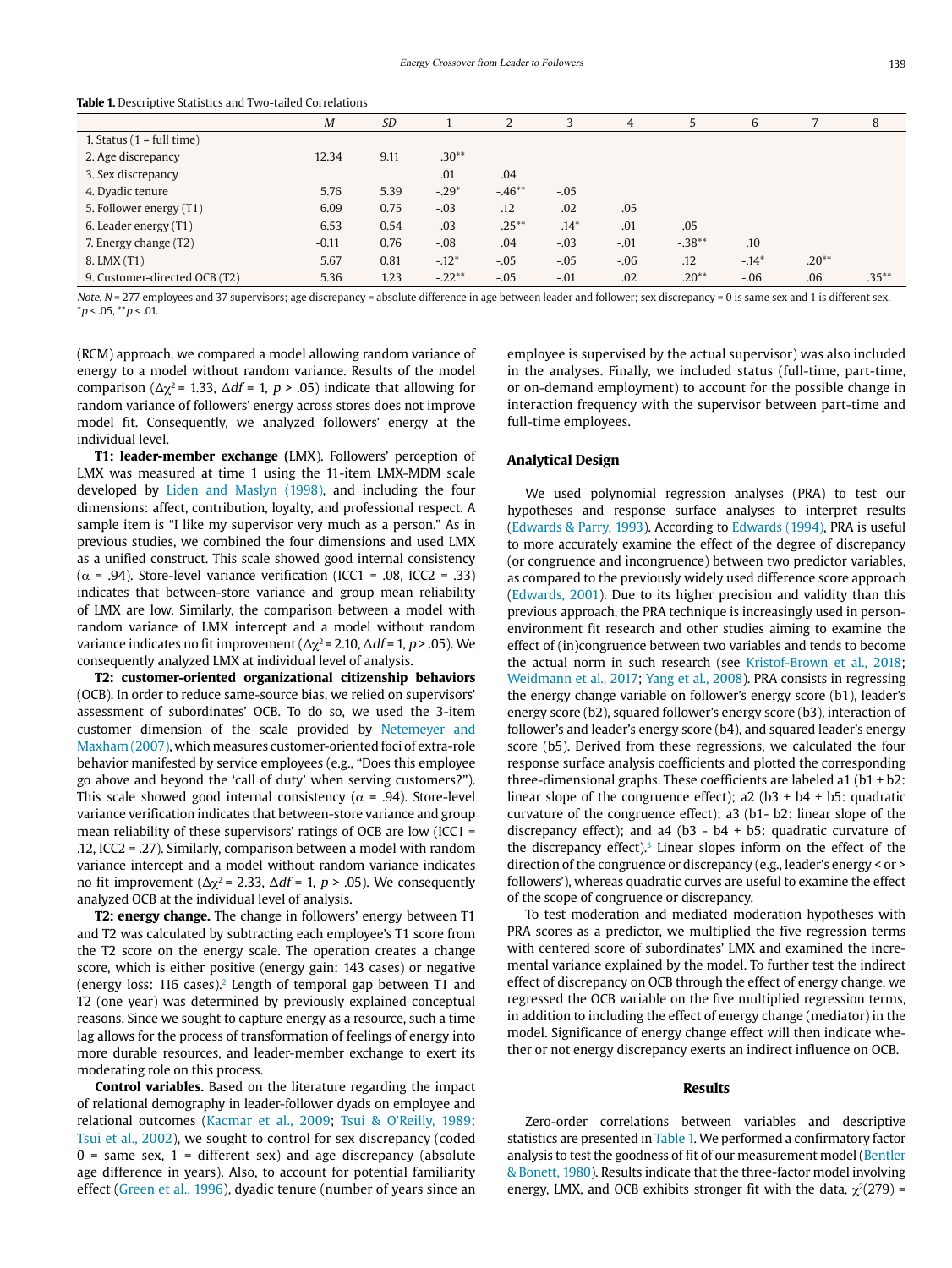#### **Table 2.** Polynomial Regression Results

| ັ                  | <b>Energy Change</b> |        |          |           |           |           | Customer-oriented OCB |     |          |        |          |     |  |
|--------------------|----------------------|--------|----------|-----------|-----------|-----------|-----------------------|-----|----------|--------|----------|-----|--|
|                    | Model 1              |        | Model 2  |           | Model 3   |           | Model 4               |     | Model 5  |        | Model 6  |     |  |
| Variables          | β                    | $S\!E$ | β        | <b>SE</b> | $\beta$   | <b>SE</b> | β                     | SE  | β        | $S\!E$ | $\beta$  | SE  |  |
| Controls           |                      |        |          |           |           |           |                       |     |          |        |          |     |  |
| Constant           | .12                  | .15    | .16      | .16       | .04       | .15       | $5.81**$              | .31 | $5.86**$ | .31    | $5.86**$ | .29 |  |
| Dyadic tenure      | $-.01$               | .01    | $-.01$   | .01       | $-.01$    | .01       | .00.                  | .02 | .01      | .02    | .01      | .02 |  |
| Gender difference  | $-.05$               | .10    | $-0.06$  | .10       | $-.05$    | .09       | .27                   | .18 | .19      | .18    | .19      | .18 |  |
| Leader's gender    | $-10$                | $-.09$ | $-.10$   | $-.07$    | $-.07$    | $-.04$    | .03                   | .03 | .02      | .03    | .04      | .02 |  |
| Age discrepancy    | .00                  | .00    | $-.01$   | .01       | $-.00$    | .00       | .01                   | .01 | .01      | .01    | .01      | .01 |  |
| Job status         | $-.11$               | .06    | $-.101$  | .06       | $-.04$    | .06       | $-.40**$              | .12 | $-.37**$ | .12    | $-.37**$ | .11 |  |
| Predictors         |                      |        |          |           |           |           |                       |     |          |        |          |     |  |
| F                  | $-.38***$            | .06    | $-.33**$ | .07       | $-.43**$  | .07       | $.32**$               | .12 | .19      | .13    | .24      | .15 |  |
| L                  | .13                  | .09    | .26      | .18       | .21       | .13       | $-.37*$               | .18 | $-.39$   | .24    | $-.41$   | .25 |  |
| F <sup>2</sup>     |                      |        | $-.09$   | .07       | $-.09$    | .07       |                       |     | $-16$    | .13    | $-15$    | .13 |  |
| $L \times F$       |                      |        | $.22**$  | .13       | .24       | .13       |                       |     | .40      | .25    | .37      | .25 |  |
| $L^2$              |                      |        | .03      | .15       | $-.10$    | .14       |                       |     | .13      | .27    | .15      | .27 |  |
| Interaction        |                      |        |          |           |           |           |                       |     |          |        |          |     |  |
| F x LMX            |                      |        |          |           | .03       | .05       |                       |     | $.34***$ | .09    | $.34***$ | .09 |  |
| L x LMX            |                      |        |          |           | .04       | .09       |                       |     | $.61***$ | .17    | $.61**$  | .17 |  |
| $F^2$ x LMX        |                      |        |          |           | .04       | .04       |                       |     | $.17*$   | .07    | $.17*$   | .07 |  |
| <b>FxLxLMX</b>     |                      |        |          |           | .03       | .13       |                       |     | $-37$    | .24    | $-0.37$  | .24 |  |
| $L^2$ x LMX        |                      |        |          |           | $.32**$   | .09       |                       |     | .16      | .18    | .13      | .18 |  |
| Mediation          |                      |        |          |           |           |           |                       |     |          |        |          |     |  |
| Energy change      |                      |        |          |           |           |           |                       |     |          |        | .12      | .14 |  |
| <i>F</i> statistic | $7.17**$             |        | $5.93**$ |           | $5.44***$ |           | $3.67***$             |     | $4.62**$ |        | $4.36**$ |     |  |
| $R^2$              | .18                  |        | .22      |           | .29       |           | .11                   |     | .27      |        | .28      |     |  |
| $\Delta R^2$       |                      |        | $.04*$   |           | $.07**$   |           |                       |     | $.16***$ |        | .01      |     |  |

Note. Coefficients are unstandardized; L = leader's energy; F = follower's energy; LMX = leader-member exchange.  $*p < .05, **p < .01.$ 

638.58,  $p < .01$ , CFI = .938, TLI = .928, RMSEA = .071, SRMR = .067, than an alternative model combining energy and LMX,  $\chi^2(281)$  = 1729.03,  $p$  $<$  .01, Δ $\chi^2(2)$  = 1090.5,  $p$  < .01, CFI = .751, TLI = .712, RMSEA = .142, SRMR = .267, and than a single-factor model,  $\chi^2(282)$  = 2352.9, p < .01, Δ $\chi^2(3)$ = 1714.3  $p < .01$ , CFI = .644, TLI = .59, RMSEA = .17, SRMR = .294. These results suggest the three latent constructs measured through our questionnaires are well represented as distinct construct in the data.

negative energy change, while a follower with low energy matched with a more energetic leader yields positive, but lower energy change (see point B in Figure 2) in comparison to the first scenario. However, the curvature of the figure along the discrepancy line is not significant (a4 =  $-0.28$ ,  $p > 0.05$ ), indicating that the discrepancy effect is linear. Hypotheses 1b and 2b are thus rejected – the gain and loss in energy do not grow as the energy discrepancy is large.

**Table 3.** Response Surface Test of the Polynomial Effects

|               |                |       | Energy change    | Customer-OCB   |                |        |         |        |  |
|---------------|----------------|-------|------------------|----------------|----------------|--------|---------|--------|--|
|               | a <sub>1</sub> | a2    | a3               | a <sub>4</sub> | a <sub>1</sub> | a2     | a3      | a4     |  |
| No LMX effect | $-.07$         | .16   | $-59^{**}$ $-28$ |                | $-.07$         | .08    | $.60*$  | $-.26$ |  |
| Level of LMX  |                |       |                  |                |                |        |         |        |  |
| Low           | $-36$          | $-32$ | $-.60^*$ $-.65$  |                | $-.91$         | $-.09$ | .09     | $-.41$ |  |
| High          | $-24$          | .33   | $-61**$          | .05            | .31            | $-.15$ | $.86**$ | $-15$  |  |

Note.  $a1$  = slope along the congruence line;  $a2$  = curvature along the congruence line; a3 = slope along the discrepancy line; a4 = curvature along the discrepancy line. The effect of energy change on customer-OCB was not included in the models.  $*p < .05, **p < .01.$ 

#### **Energy Change**

Hypotheses 1(a and b) and 2(a and b) state that a follower will gain energy when paired with a more energetic leader (H1a) and lose energy when matched with a leader with lower energy (H2a). Results presented in Table 2 indicate a significant increase of variance explained when integrating the polynomial terms in the model (Model 2). As indicated in Table 3, the response surface coefficient for the slope of the discrepancy effect on energy change  $(a3 = -0.59, a$  $p < .01$ ) provides support for H1a and H2a. As depicted in Figure 2, the dissimilarity scenario of a highly energetic follower matched with a less energetic leader (see downward point A in Figure 2) yields a



**Figure 2.** Energy Chance Predicted by Leader-Follower Energy Discrepancy.

Hypothesis 3a posits that the effect of discrepancy on energy gain for followers with lower energy than the leader is stronger when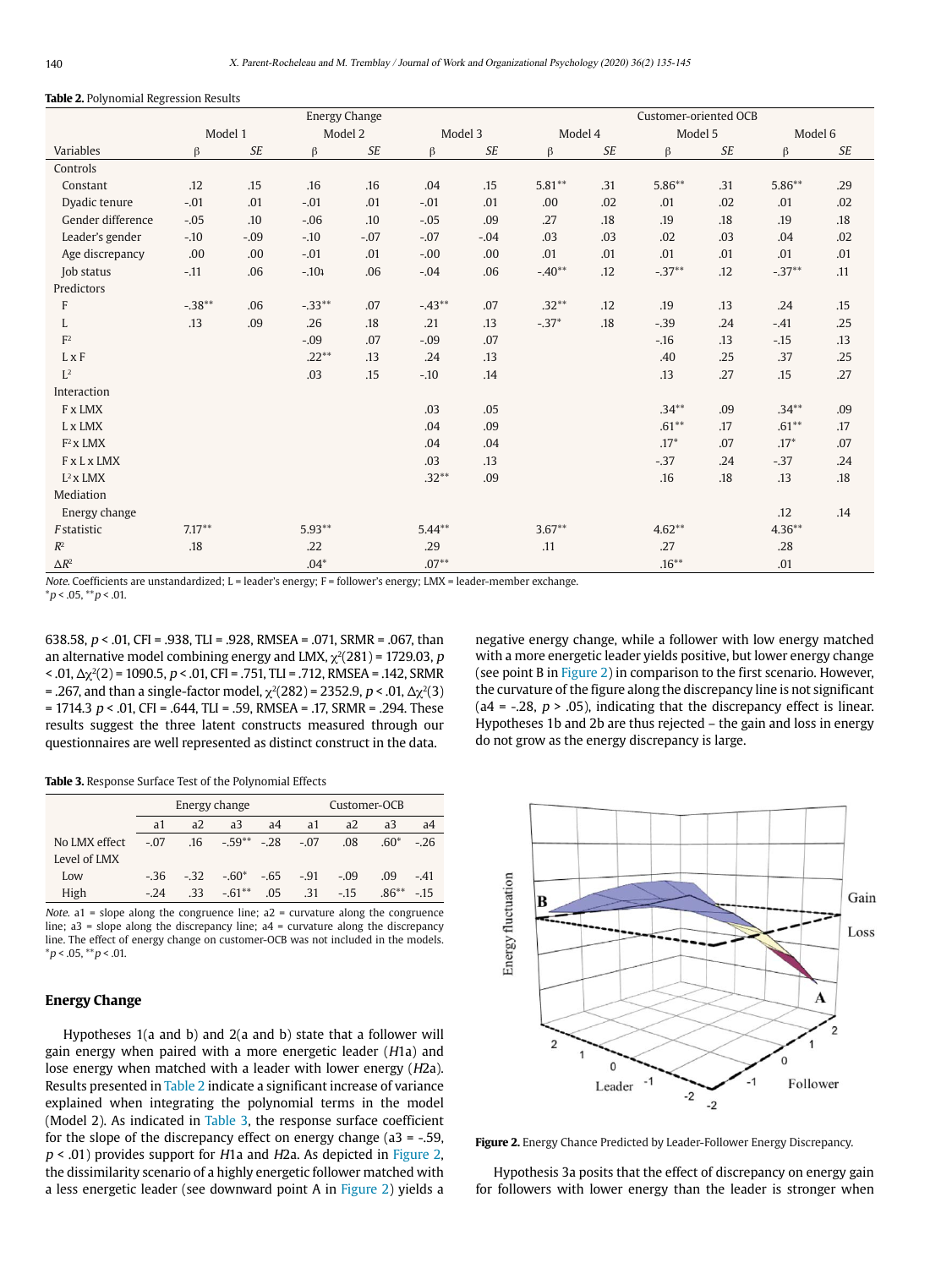their perception of LMX is high rather than low, whereas hypothesis 3b posits that loss of energy experienced by more energetic followers is more important when LMX is low. Results indicate that addition of interaction terms to the polynomial model (see Table 2, Model 3) significantly increases variance of energy change explained by the model ( $\Delta R^2$  = .07, p < .01). To allow for further interpretation, we created subgroups from our sample, namely low LMX respondents (- 1SD) and high LMX respondents (+ 1SD), and plotted the PRA effects for both groups. Table 3, which presents polynomial coefficients for both groups, indicates that energy dissimilarity has a significant effect on energy change at both low (a3 = -.60,  $p < .01$ ) and high (a3 =  $-0.61$ ,  $p < 0.01$ ) levels of LMX. As hypothesized, Figures 3a and 3b reveal that the pattern of influence is different. Followers with a lower level of energy than their leader experience loss of energy when their LMX is low (see point B in Figure 3a; value of change  $= -1.02$ ), whereas they gain energy when their LMX is high (see point B in Figure 3b; value of change = 1.43). These results suggest that energy change is 71% inferior in case of low LMX. Also, when comparing point A in Figure  $3a$  (value of change = -2.02) to point A in Figure  $3b$  (-1.38), we note that followers who are more energetic than their leader experience a 19% greater energy loss when they perceive low rather than high LMX (0.64 change value discrepancy/3.45 total change observed in the study). Taken together, these results fully support H3a and H3b.



**Figure 3a.** Energy Chance Predicted by Leader-Follower Energy Discrepancy for Low LMX Followers.

#### **Indirect Moderated Effect on OCB**

Our research model also postulates that leader-follower energy discrepancy influences followers' OCB through their change in energy as moderated by LMX. When adding energy change as a mediator to the model, including the energy discrepancy effect moderated by LMX, its effect was found to be non-significant ( $\beta$  = .12,  $p$  > .05; see Model 6 in Table 2). To provide additional testing of hypothesis 4, we sought to further assess the indirect moderated effect by using the block variable approach (Edwards & Cable, 2009).4 Results provided by the PROCESS tool (Hayes, 2013) were consistent in indicating nonsignificant effects for the moderated mediation pattern (estimate = .0004, SE = .008, 95% CI [-.0131, .0202]. Hypothesis 4 is thus rejected. To deepen our understanding, we tested the indirect effect of the block variable on OCB through followers' energy level at time 2 (rather than energy change). This effect was found to be significant (estimate = .0524, 95% CI [.0072, .1323]).



**Figure 3b.** Energy Chance Predicted by Leader-Follower Energy Discrepancy for High LMX Followers.

Results further suggest that the interaction between energy discrepancy and LMX exerts a significant direct effect on customerdirected OCB (see Model 5 in Table 2). Findings presented in Table 3 regarding this effect under low and high conditions of LMX reveal that energy discrepancy influences customer-oriented OCB only when LMX is high rather than low (a3 = .86,  $p < .01$ ). As depicted in Figure 4, in the case of high LMX, a follower's OCB is substantially lower when the leader is more energetic than the follower (point B in Figure 4) as compared to when follower is more energetic (point A in Figure 4).



Figure 4. Customer-oriented OCB Predicted by Leader-Follower Energy Discrepancy for High LMX Followers.

#### **Discussion**

Drawing on the crossover model, our theoretical model hypothesized that followers would gain energy over time if supervised by more energetic leaders, whereas they would see their energy depleted if supervised by less energetic leaders, and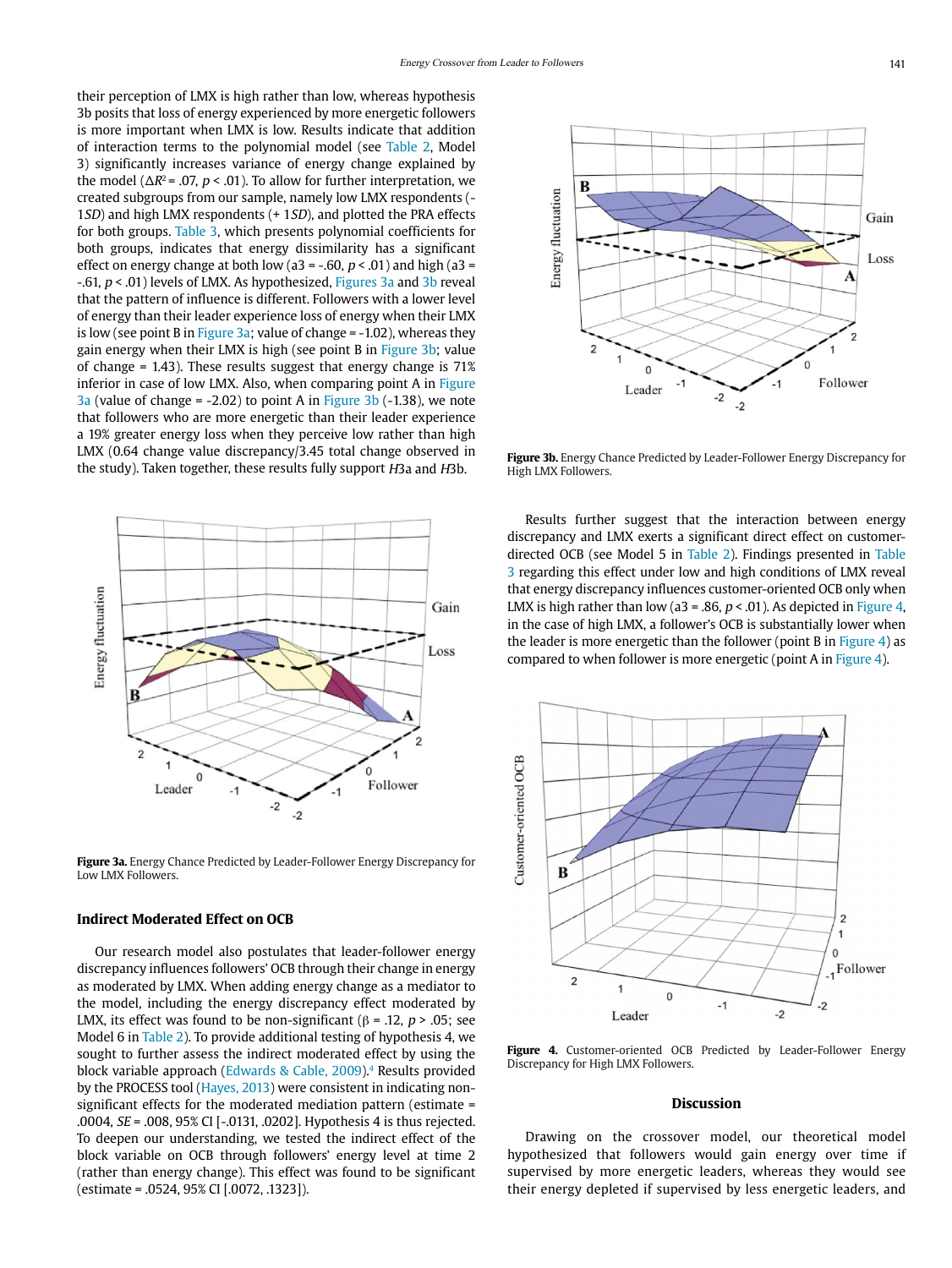that this gain or loss would vary depending on the quality of LMX as perceived by followers. Our results provide support for these general assumptions, showing that the difference in subjective energy between supervisor and subordinates induces a change in energy and shapes subsequent customer-directed OCB, above and beyond main effects of their baseline feelings of energy.

# **Theoretical Implications**

**Energy discrepancy, energy change, and LMX.** The present study first extends the literature on incongruence between leader and follower (e.g., Yang et al., 2017) by identifying energy difference as an important mechanism to explain energy crossover. To our knowledge, the current study is the first to demonstrate that resource transmission or crossover results from resource discrepancy between members of a dyadic relationship, beyond the baseline level of their respective resources. More specifically, we found that leaders may be de-energizing when their level of energy is weaker than followers', and energizing when their energy is higher than that of followers. These findings suggest that the crossover process is more complex than previously thought. By overlooking the gap in resources between dyadic partners, researchers have probably over- or underestimated the crossover effect of energetic resources from leaders to followers. Another worthy contribution concerns the role of time in energy crossover, given that change in energy triggered by energy gap is clearly noticeable one year later. Long-lasting energy gain experienced by followers whose level of energy was initially lower than their leaders' may indicate that high energy from the leader is not an isolated resource and comes with other related resources, referred to by Hobfoll (1989) as resource caravans.

In addition to this resource caravan is the spiral of resource gain produced by a high-LMX condition. Followers with leaders more energetic than themselves and reporting a higher quality dyadic exchange experienced a higher gain in energy. Conversely, followers whose supervisors had lower energy and who reported low LMX experienced more dramatic energy depletion as the result of an energy loss spiral. This finding is in direct line with previous studies depicting high-quality LMX as a condition providing acute resources (Breevaart & Bakker, 2014; Breevaart et al., 2015) and triggering resource gain spirals, which facilitate the accumulation of additional resources.

**Energy discrepancy and OCB.** Our results do not support the mediation hypothesis of energy change in the relationship between energy discrepancy and OCB. However, additional analyses suggested that the indirect effect occurs through level of energy one year later, rather than change in energy per se. Findings nevertheless indicate that for high LMX individuals energy discrepancy exerts a direct influence on followers' OCB as rated by leaders. Specifically, in the case of high LMX, OCBs displayed by followers whose energy level is lower than their leader's (point B in  $Figure 4$ ) are drastically lower than OCBs of followers with a higher energy level than their leader (point A in Figure 4).

These unexpected results are interesting in several ways. First, it seems that customer-oriented OCBs displayed by low-LMX individuals are not sensitive to an energy discrepancy with the leader. This might be due to the low exchange propensity of individuals perceiving low LMX. By definition, a low quality leadermember exchange implies weak engagement or investment in extra-role tasks in reciprocation of benefits or rewards received from leaders (Graen & Uhl-Bien, 1995). Second, OCB scores of high LMX followers are substantially higher when they are more energetic than their leader. A plausible explanation for the effect of energy discrepancy on OCBs concerns supervisors' ratings. It is likely that highly energetic supervisors have high expectations toward followers with whom they have a good relationship. If such followers' manifestations of energy are substantially lower than their leader's own level of energy, leader's OCB rating of followers is likely to be negatively biased. On the other hand, a higher manifestation of energy from followers would lead to positively biased OCB ratings. This explanation echoes recent and ongoing research on the issue of differences in leader-follower rating of work characteristics (Lee & Carpenter, 2018).

#### **Practical Implications**

The present study sheds light on two factors to take into account in attempts to foster employee energization, namely, the quality of the relationship and followers' level of energy compared to the leader's. First, while a poor relationship inhibits positive energization, a good quality relationship with the leader facilitates positive energization of employees and prevents de-energization. Second, the core of this study concerns the effect of energy discrepancy between leaders and followers. Specifically, that a leader's level of energy induces a change in followers' energy through a crossover phenomenon. Indeed, leaders with lower energy than their followers trigger energy depletion. Hence, our study shows that leaders' energy in the workplace is of high importance because non-energetic leaders may exert a de-energizing effect on more energetic followers. These findings highlight the need for organizations to develop and sustain managers' energy. The growing interest in research on work-related antecedents of energy indicates that recovery moments (Trougakos et al., 2014; von Dreden & Binnewies, 2017), supervisory support (Hoppe et al., 2017), facilitating work-family interface (Moazami-Goodarzi et al., 2015; Russo et al., 2016), and positive relationships (Owens et al., 2016) are among the most influential factors.

#### **Limitations and Future Research**

This study has some limitations that should be mentioned. First, we only examined the unidirectional crossover of energy from leader to follower. It would be interesting to test a bi-lateral crossover model, or to integrate leaders' energy as an additional outcome of discrepancy. Second, although not the topic of the study, our research model does not take into account the influence of team energy on employees' energy change. Dyadic relationships between leaders and followers are not isolated and evolve surrounded by other dyadic and team-member relationships (Liden et al., 2016). Since actual research findings tend to emphasize team effect on energy development (Cole et al., 2012; Rego et al., 2017; Vogel & Bruch, 2012), we argue that crossover of team members' energy should be the focus of future research (Bakker & Xanthopoulou, 2009). Finally, an interesting guideline for future research on interpersonal energy development and transfer concerns the leader's "perceived" energy. A recent study by Rego et al. (2017) suggests that followers' perception of leader attributes may exert more influence on follower outcomes than self-rated leader attributes. It is likely that investigating supervisor's energy as perceived by subordinates would provide a deeper understanding of leaders' influence on energy in the workplace.

#### **Conclusion**

This study sought to investigate the effects of leader-follower discrepancy in energy level on followers' subsequent change in energy. The findings reveal that followers' energetic resources may be enriched over time by a leader with more energy, but also depleted by a leader with lower energy, depending on the quality of dyadic exchange relationship. The energy gap was also found to influence customer-directed OCB. These findings yield several important contributions to theory and practice.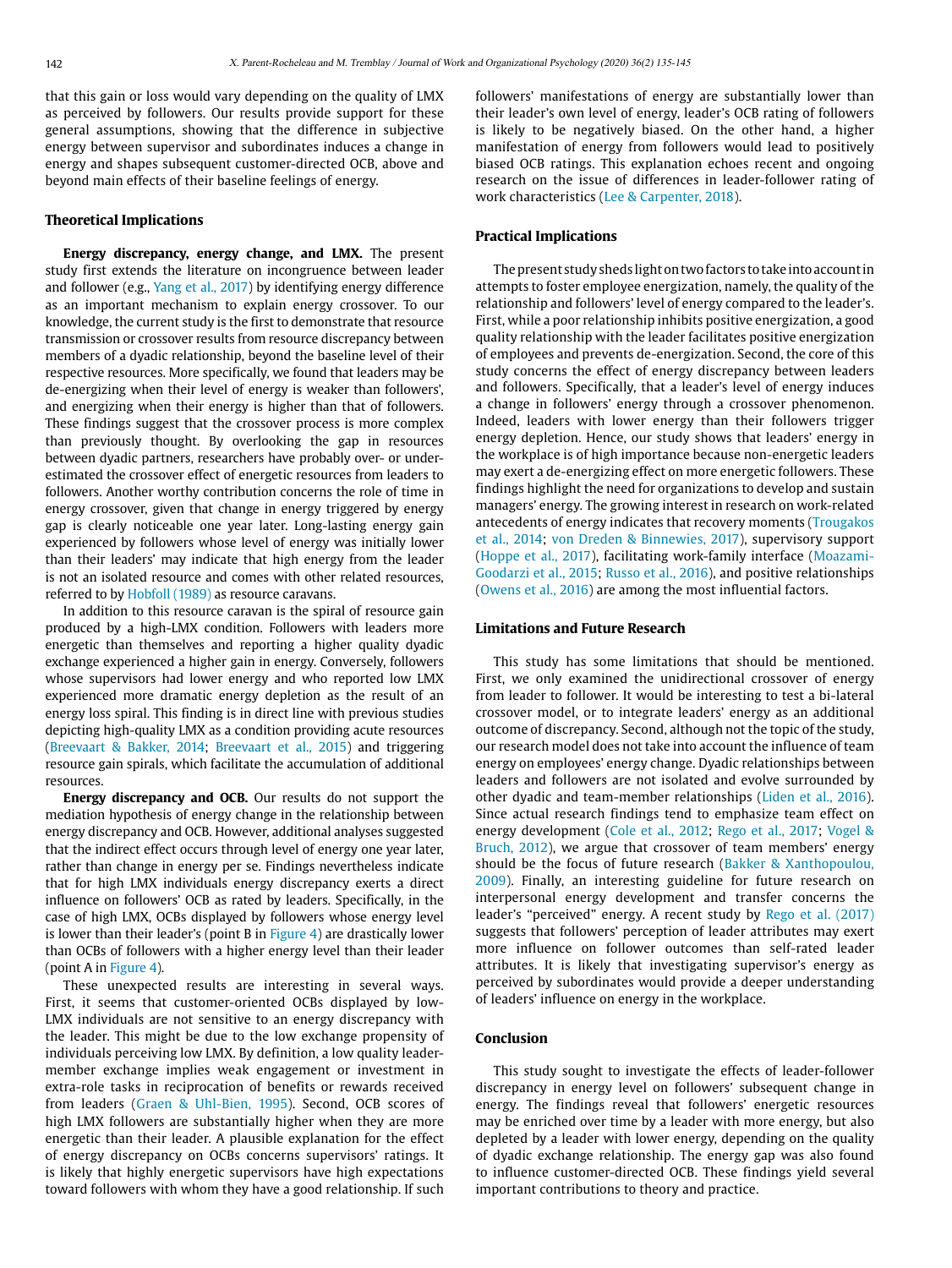### **Conflict of Interest**

The authors of this article declare no conflict of interest.

#### **Notes**

<sup>1</sup>The literature does not provide clear guidance regarding the amount of time over which resources as energy are lost or gained (Hobfoll et al., 2018). Very long timeframes (e.g., Airila et al., 2014, 10 years) have a limitation due to the many external factors influencing the fluctuation of energy over time, whereas very short timeframes used by diary studies (Bakker & Xanthopoulou, 2009) do not capture substantial change over time. We believe that a one-year timeframe reduces the possibility that important environmental and personal changes will contaminate the effect of the energy gap between leader and follower, and allows sufficient time to capture a spiral of lost or gained energy. Previous studies examining the shift or change in energy or vigor also use similar time lags: Hoppe et al. (2017), average of 30 months; Moazami-Goodarzi et al. (2015), one year; Rodríguez-Muñoz et al. (2015), six months.

2We also calculated standardized residuals by regressing T2 scores of energy onto T1 scores, since some scholars recommend the use of such standardized residuals in modeling change (Cronbach & Furby, 1970). However, because we observed no difference between the results yielded by standardized residuals and simple change scores, we report the results obtained with simple change scores.

<sup>3</sup>The four coefficients had to be calculated to plot the graphs, although our model is about discrepancy only.

4The block variable approach consists in combining the five polynomial terms under a single composite and testing its indirect effect as an independent variable with mediation tests (Edwards & Cable, 2009).

#### **References**

- Adil, M. S., & Awais, A. (2016). Effects of leader-member exchange, interpersonal relationship, individual feeling of energy and creative work involvement towards turnover intention: A path analysis using structural equation modeling. Asian Academy of Management Journal, 21(2), 99-133. https://doi.org/10.21315/aamj2016.21.2.5
- Airila, A., Hakanen, J. J., Schaufeli, W. B., Luukkonen, R., Punakallio, A., & Lusa, S. (2014). Are job and personal resources associated with work ability 10 years later? The mediating role of work engagement. Work & Stress, 28(1), 87-105. https://doi.org/10.1080/02678373.2013.872208
- Aron, A., Lewandowski, G. W., Mashek, D., & Aron, E. N. (2013). The selfexpansion model of motivation and cognition in close relationships. In J. A. Simpson & L. Campbell (Eds.), The Oxford handbook of close relationships (pp. 90-115). Oxford University Press. [https://doi.](https://doi.org/10.1093/oxfordhb/9780195398694.013.0005) [org/10.1093/oxfordhb/9780195398694.013.0005](https://doi.org/10.1093/oxfordhb/9780195398694.013.0005)
- Aron, A., McLaughlin-Volpe, T., Mashek, D., Lewandowski, G., Wright, S. C., & Aron, E. N. (2004). Including others in the self. *European* Review of Social Psychology,  $15(1)$ ,  $101-132$ . https://doi. Review of Social Psychology, [org/10.1080/10463280440000008](https://doi.org/10.1080/10463280440000008)
- Atwater, L., & Carmeli, A. (2009). Leader-member exchange, feelings of energy, and involvement in creative work. The Leadership Quarterly, 20(3), 264-275. https://doi.org/10.1016/j.leaqua.2007.07.009
- Bakker, A. B., & Xanthopoulou, D. (2009). The crossover of daily work engagement: Test of an actor-partner interdependence model. Journal of Applied Psychology, 94(6), 1562-1571. [https://doi.org/10.1037/](https://doi.org/10.1037/a0017525)  $a0017$
- Barling, J., & Frone, M. R. (2017). If only my leader would just do something! Passive leadership undermines employee well-being through role stressors and psychological resource depletion. Stress and Health, 33(3), 211-222. https://doi.org/10.1002/smi.2697
- Bentler, P. M., & Bonett, D. G. (1980). Significance tests and goodness of fit in the analysis of covariance structures. Psychological Bulletin, 88(3), 588-606. https://doi.org/10.1037/0033-2909.88.3.588
- Boon, C., & Biron, M. (2016). Temporal issues in person–organization fit, person-job fit and turnover: The role of leader-member exchange. Human Relations, 69(12), 2177-2200. [https://doi.](https://doi.org/10.1177/0018726716636945) [org/10.1177/0018726716636945](https://doi.org/10.1177/0018726716636945)
- Breevaart, K., & Bakker, A. B. (2014). The influence of constructive and destructive leadership behaviors on follower burnout. In M. P. Leiter, A. B. Bakker, & C. Maslach (Eds.), Burnout at work (pp. 110-129). Psychology Press.
- Breevaart, K., Bakker, A. B., Demerouti, E., & van den Heuvel, M. (2015). Leader-member exchange, work engagement, and job performance. Journal of Managerial Psychology, 30(7), 754-770. [https://doi.](https://doi.org/10.1108/JMP-03-2013-0088) [org/10.1108/JMP-03-2013-0088](https://doi.org/10.1108/JMP-03-2013-0088)
- Byrne, A., Dionisi, A. M., Barling, J., Akers, A., Robertson, J., Lys, R., Wylie, J., & Dupré, K. (2014). The depleted leader: The influence of leaders' diminished psychological resources on leadership behaviors. The Leadership Quarterly,  $25(2)$ ,  $344-357$ . https://doi.org/10.1016/j. Quarterly, 25(2), 344-357. [https://doi.org/10.1016/j.](https://doi.org/10.1016/j.leaqua.2013.09.003) [leaqua.2013.09.003](https://doi.org/10.1016/j.leaqua.2013.09.003)
- Carmeli, A. (2005). Perceived external prestige, affective commitment, and citizenship behaviors. Organization Studies, 26(3), 443-464. https:// doi.org/10.1177/0170840605050875
- Christian, M. S., Eisenkraft, N., & Kapadia, C. (2015). Dynamic associations among somatic complaints, human energy, and discretionary behaviors: Experiences with pain fluctuations at work. Administrative Science Quarterly, 60(1), 66-102. https://doi.org/10.1177/0001839214553655
- Cole, M. S., Bruch, H., & Vogel, B. (2012). Energy at work: A measurement validation and linkage to unit effectiveness. Journal of Organizational Behavior, 33(4), 445-467. https://doi.org/10.1002/job.759
- Cronbach, L. J., & Furby, L. (1970). How we should measure" change": Or should we? Psychological Bulletin, 74(1), 68-80. [https://doi.](https://doi.org/10.1037/h0029382) [org/10.1037/h0029382](https://doi.org/10.1037/h0029382)
- Cullen-Lester, K. L., Leroy, H., Gerbasi, A., & Nishii, L. (2016). Energy's role in the extraversion (dis) advantage: How energy ties and task conflict help clarify the relationship between extraversion and proactive performance. Journal of Organizational Behavior, 37(7), 1003-1022. https://doi.org/10.1002/job.2087
- Dulebohn, J. H., Bommer, W. H., Liden, R. C., Brouer, R. L., & Ferris, G. R. (2012). A meta-analysis of antecedents and consequences of leader-member exchange: Integrating the past with an eye toward the future. Journal of Management, 38(6), 1715-1759. [https://doi.](https://doi.org/10.1177/0149206311415280) [org/10.1177/0149206311415280](https://doi.org/10.1177/0149206311415280)
- Edwards, J. R. (1994). The study of congruence in organizational behavior research: Critique and a proposed alternative. Organizational Behavior and Human Decision Processes, 58(1), 51-100. [https://doi.org/10.1006/](https://doi.org/10.1006/obhd.1994.1029) [obhd.1994.1029](https://doi.org/10.1006/obhd.1994.1029)
- Edwards, J. R. (2001). Ten difference score myths. Organizational Research Methods, 4(3), 265-287. https://doi.org/10.1177/109442810143005
- Edwards, J. R., & Cable, D. M. (2009). The value of value congruence. Journal of Applied Psychology, 94(3), 654-677. [https://doi.org/10.1037/](https://doi.org/10.1037/a0014891) [a0014891](https://doi.org/10.1037/a0014891)
- Edwards, J. R., & Parry, M. E. (1993). On the use of polynomial regression equations as an alternative to difference scores in organizational research. Academy of Management Journal, 36(6), 1577-1613. https:// doi.org/10.2307/256822
- Fredrickson, B. L. (2001). The role of positive emotions in positive psychology: The broaden-and-build theory of positive emotions. American Psychologist, 56(3), 218. https://doi.org/10.1037/0003- 066X.56.3.218
- Fritz, C., Lam, C. F., & Spreitzer, G. M. (2011). It's the little things that matter: An examination of knowledge workers' energy management. The Academy of Management Perspectives, 25(3), 28-39. [https://doi.](https://doi.org/10.5465/amp.25.3.zol28) [org/10.5465/amp.25.3.zol28](https://doi.org/10.5465/amp.25.3.zol28)
- George, J. M. (1998). Salesperson mood at work: Implications for helping customers. Journal of Personal Selling & Sales Management, 18(3), 23- 30.
- Gerbasi, A., Porath, C. L., Parker, A., Spreitzer, G., & Cross, R. (2015). Destructive de-energizing relationships: How thriving buffers their effect on performance. Journal of Applied Psychology, 100(5), 1423-1433. https://doi.org/10.1037/apl0000015
- Graen, G. B., & Uhl-Bien, M. (1995). Relationship-based approach to leadership: Development of leader-member exchange (LMX) theory of leadership over 25 years: Applying a multi-level multi-domain perspective. The Leadership Quarterly, 6(2), 219-247. [https://doi.](https://doi.org/10.1016/1048-9843(95)90036-5) [org/10.1016/1048-9843\(95\)90036-5](https://doi.org/10.1016/1048-9843(95)90036-5)
- Green, S. G., Anderson, S. E., & Shivers, S. L. (1996). Demographic and organizational influences on leader-member exchange and related work attitudes. Organizational Behavior and Human Decision Processes, 66(2), 203-214. https://doi.org/10.1006/obhd.1996.0049
- Greenbaum, R. L., Mawritz, M. B., Bonner, J. M., Webster, B. D., & Kim, J. (2018). Supervisor expediency to employee expediency: The moderating role of leader–member exchange and the mediating role of employee unethical tolerance. Journal of Organizational Behavior, 39(4), 525-541. https://doi.org/10.1002/job.2258
- Gutermann, D., Lehmann-Willenbrock, N., Boer, D., Born, M., & Voelpel, S. C. (2017). How leaders affect followers' work engagement and performance: Integrating leader-member exchange and crossover theory. British Journal of Management, 28(2), 299-314. [https://doi.](https://doi.org/10.1111/1467-8551.12214) [org/10.1111/1467-8551.12214](https://doi.org/10.1111/1467-8551.12214)
- Hayes, A. F. (2013). Introduction to mediation, moderation, and conditional process analysis: A regression-based approach. Guilford Press.
- Hobfoll, S. E. (1989). Conservation of resources: A new attempt at conceptualizing stress. American Psychologist, 44(3), 513-524. https:// doi.org/10.1037/0003-066X.44.3.513
- Hobfoll, S. E., Halbesleben, J., Neveu, J.-P., & Westman, M. (2018). Conservation of resources in the organizational context: The reality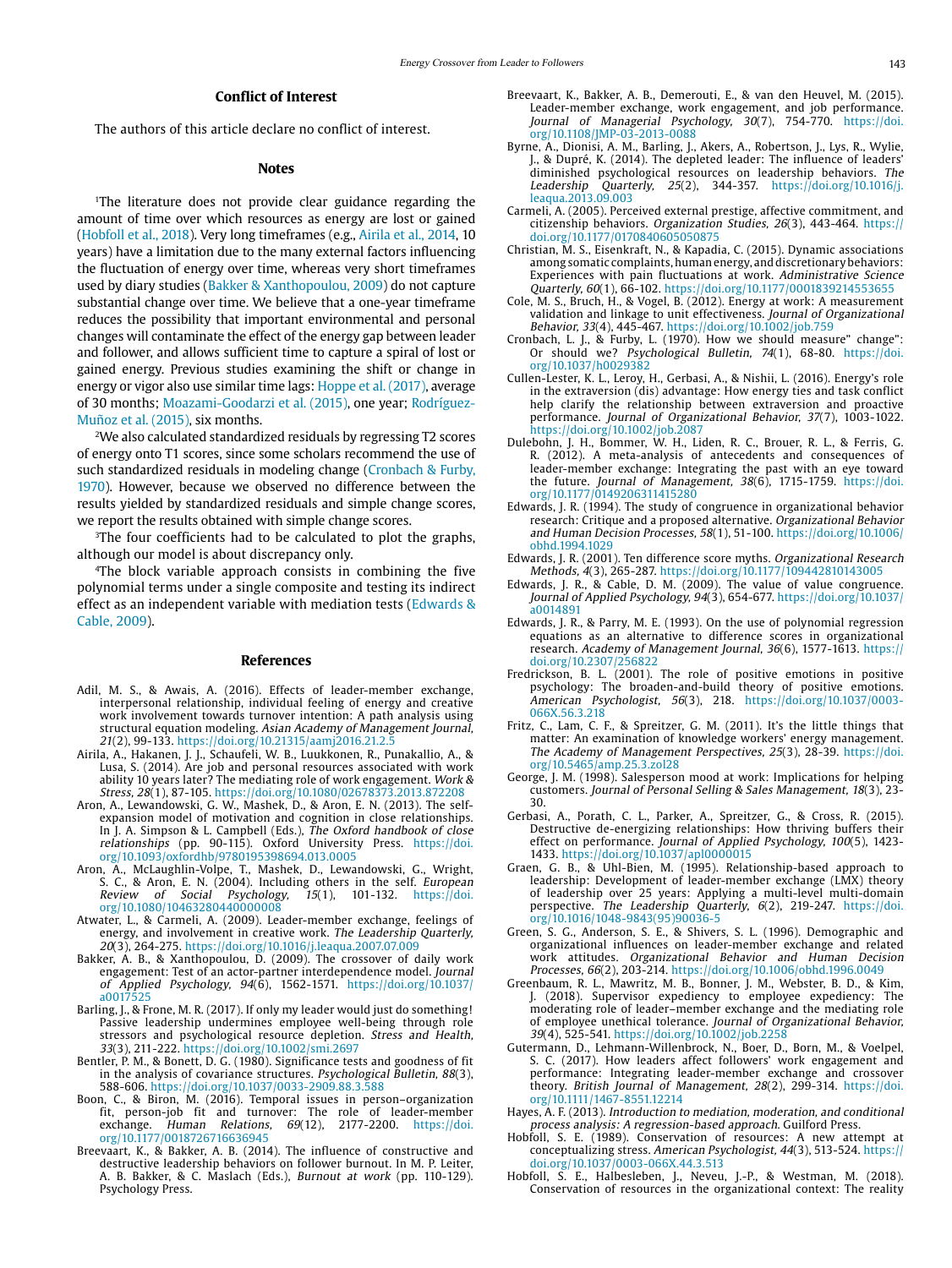of resources and their consequences. Annual Review of Organizational Psychology and Organizational Behavior, 5103-128. [https://doi.](https://doi.org/10.1146/annurev-orgpsych-032117-104640) [org/10.1146/annurev-orgpsych-032117-104640](https://doi.org/10.1146/annurev-orgpsych-032117-104640)

- Hobfoll, S., & Shirom, A. (2001). Conservation of resources theory: Applications to stress and management in the workplace. In R. Golembiewski (Ed.), Handbook of organizational behavior (pp. 57-80). Marcel Dekker.
- Hoppe, A., Toker, S., Schachler, V., & Ziegler, M. (2017). The effect of change in supervisor support and job control on change in vigor: Differential relationships for immigrant and native employees in Israel. Journal of Organizational Behavior, 38(3), 391-414. [https://doi.org/10.1002/](https://doi.org/10.1002/job.2151) [job.2151](https://doi.org/10.1002/job.2151)
- Ilies, R., Nahrgang, J. D., & Morgeson, F. P. (2007). Leader-member exchange and citizenship behaviors: A meta-analysis. Journal of Applied Psychology, 92(1), 269-277. https://doi.org/10.1037/0021- 9010.92.1.26
- Kacmar, K. M., Harris, K. J., Carlson, D. S., & Zivnuska, S. (2009). Surfacelevel actual similarity vs. deep-level perceived similarity: Predicting leader-member exchange agreement. Journal of Behavioral and Applied Management, 10(3), 315-334.
- Kahrobaei, S., & Mortazavi, S. (2016). How leader–member exchange can uplift team's energy to increase creative work involvement. Team Performance Management, 22(1/2), 75-91. [https://doi.org/10.1108/](https://doi.org/10.1108/TPM-06-2015-0029) [TPM-06-2015-0029](https://doi.org/10.1108/TPM-06-2015-0029)
- Kark, R., & Carmeli, A. (2009). Alive and creating: The mediating role of vitality and aliveness in the relationship between psychological safety and creative work involvement. Journal of Organizational Behavior, 30(6), 785-804. https://doi.org/10.1002/job.571
- Katz, D., & Kahn, R. L. (1978). The social psychology of organizations (Vol. 2). Wiley.
- Kristof-Brown, A. L., Li, C. S., & Schneider, B. (2018). Fitting in and doing good: A review of person-environment fit and organizational citizenship behavior research. In P. Podsakoff, S. B. Mackenzie, & N. P. Podsakoff (Eds.), The Oxford handbook of organizational citizenship behavior (pp. 353-370). Oxford University Press.
- Lee, A., & Carpenter, N. C. (2018). Seeing eye to eye: A meta-analysis of self-other agreement of leadership. The Leadership Quarterly, 29(2), 253-275. https://doi.org/10.1016/j.leaqua.2017.06.002
- Liden, R. C., Anand, S., & Vidyarthi, P. (2016). Dyadic relationships. Annual Review of Organizational Psychology and Organizational Behavior, 3, 139-166. https://doi.org/10.1146/annurev-orgpsych-041015-062452
- Liden, R. C., & Maslyn, J. M. (1998). Multidimensionafity of leadermember exchange: An empirical assessment through scale development. Journal of Management, 24(1), 43-72. [https://doi.](https://doi.org/10.1177/014920639802400105) [org/10.1177/014920639802400105](https://doi.org/10.1177/014920639802400105)
- Little, L. M., Nelson, D. L., Wallace, J. C., & Johnson, P. D. (2011). Integrating attachment style, vigor at work, and extra-role performance. Journal of Organizational Behavior, 32(3), 464-484. [https://doi.org/10.1002/](https://doi.org/10.1002/job.709) [job.709](https://doi.org/10.1002/job.709)
- Lu, X., Xie, B., & Guo, Y. (2018). The trickle-down of work engagement from leader to follower: The roles of optimism and self-efficacy. Journal of Business Research, 84, 186-195. [https://doi.org/10.1016/j.](https://doi.org/10.1016/j.jbusres.2017.11.014) [jbusres.2017.11.014](https://doi.org/10.1016/j.jbusres.2017.11.014)
- Mackey, J. D., Perrewé, P. L., & McAllister, C. P. (2017). Do I fit in? Perceptions of organizational fit as a resource in the workplace stress process. Group & Organization Management, 42(4), 455-486. [https://doi.](https://doi.org/10.1177/1059601115625155) [org/10.1177/1059601115625155](https://doi.org/10.1177/1059601115625155)
- Menges, J. I., Tussing, D. V., Wihler, A., & Grant, A. M. (2017). When job performance is all relative: How family motivation energizes effort and compensates for intrinsic motivation. Academy of Management Journal, 60(2), 695-719. https://doi.org/10.5465/amj.2014.0898
- Moazami-Goodarzi, A., Nurmi, J.-E., Mauno, S., & Rantanen, J. (2015). Crosslagged relations between work-family enrichment, vigor at work, and core self-evaluations: A three-wave study. Journal of Business and Psychology, 30(3), 473-482. https://doi.org/10.1007/s10869-014-9376-3
- Netemeyer, R. G., Boles, J. S., McKee, D. O., & McMurrian, R. (1997). An investigation into the antecedents of organizational citizenship behaviors in a personal selling context. The Journal of Marketing, 61(3), 85-98. https://doi.org/10.1177/002224299706100306
- Netemeyer, R. G., & Maxham, J. G. (2007). Employee versus supervisor ratings of performance in the retail customer service sector: Differences in predictive validity for customer outcomes. Journal of Retailing, 83(1), 131-145. https://doi.org/10.1016/j.jretai.2006.10.009
- Owens, B. P., Baker, W. E., Sumpter, D. M., & Cameron, K. S. (2016). Relational energy at work: Implications for job engagement and job performance. Journal of Applied Psychology, 101(1), 35-49. [https://doi.org/10.1037/](https://doi.org/10.1037/apl0000032) [apl0000032](https://doi.org/10.1037/apl0000032)
- Podsakoff, N. P., Whiting, S. W., Podsakoff, P. M., & Blume, B. D. (2009). Individual-and organizational-level consequences of organizational citizenship behaviors: A meta-analysis. Journal of Applied Psychology, 94(1), 122-141. https://doi.org/10.1037/a0013079
- Quinn, R. W., & Dutton, J. E. (2005). Coordination as energy-inconversation. Academy of Management Review, 30(1), 36-57. https:// doi.org/10.5465/amr.2005.15281422

Quinn, R. W., Spreitzer, G. M., & Lam, C. F. (2012). Building a sustainable model of human energy in organizations: Exploring the critical role

of resources. The Academy of Management Annals, 6(1), 337-396. https://doi.org/10.5465/19416520.2012.676762

- Rego, A., Yam, K. C., Owens, B. P., Story, J. S., Pina e Cunha, M., Bluhm, D., & Lopes, M. P. (2017). Conveyed leader psycap predicting leader effectiveness through positive energizing. Journal of Management, Advanced on line publication. https://doi.org/10.1177/0149206317733510
- Rodríguez-Muñoz, A., Moreno-Jiménez, B., & Sanz-Vergel, A. I. (2015). Reciprocal relations between workplace bullying, anxiety, and vigor: A two-wave longitudinal study. Anxiety, Stress, & Coping, 28(5), 514-530. https://doi.org/10.1080/10615806.2015.1016003
- Russo, M., Shteigman, A., & Carmeli, A. (2016). Workplace and family support and work-life balance: Implications for individual psychological availability and energy at work. The Journal of Positive Psychology, 11(2), 173-188. https://doi.org/10.1080/17439760.2015.1025424
- Schippers, M. C., & Hogenes, R. (2011). Energy management of people in organizations: A review and research agenda. Journal of Business and Psychology, 26(2), 193-203. https://doi.org/10.1007/s10869-011-9217-6
- Shirom, A. (2004). Feeling vigorous at work? The construct of vigor and the study of positive affect in organizations In P. L. Perrewe & D. C. Ganster (Eds.), Emotional and physiological processes and positive intervention strategies (Vol. 3, pp. 135-164). Elsevier. [https://doi.](https://doi.org/10.1016/S1479-3555(03)03004-X) [org/10.1016/S1479-3555\(03\)03004-X](https://doi.org/10.1016/S1479-3555(03)03004-X)
- Shirom, A. (2011). Vigor as a positive affect at work: Conceptualizing vigor, its relations with related constructs, and its antecedents and consequences. Review of General Psychology, 15(1), 50-64. [https://doi.](https://doi.org/10.1037/a0021853) [org/10.1037/a0021853](https://doi.org/10.1037/a0021853)
- Shraga, O., & Shirom, A. (2009). The construct validity of vigor and its antecedents: A qualitative study. Human Relations, 62(2), 271-291. https://doi.org/10.1177/0018726708100360
- Spreitzer, G. M., Lam, C. F., & Quinn, R. W. (2012). Human energy in organizations: Implications for POS from six interdisciplinary streams. In K. Cameron & G. M. Spreitzer (Eds.), The Oxford handbook of positive organizational scholarship (pp. 155-167). Oxford University Press. https://doi.org/10.1093/oxfordhb/9780199734610.001.0001
- Ten Brummelhuis, L. L., Haar, J. M., & Roche, M. (2014). Does family life help to be a better leader? A closer look at crossover processes from leaders to followers. Personnel Psychology, 67(4), 917-949. [https://doi.](https://doi.org/10.1111/peps.12057) [org/10.1111/peps.12057](https://doi.org/10.1111/peps.12057)
- Trougakos, J. P., Beal, D. J., Cheng, B. H., Hideg, I., & Zweig, D. (2015). Too drained to help: A resource depletion perspective on daily interpersonal citizenship behaviors. Journal of Applied Psychology, 100(1), 227-236. https://doi.org/10.1037/a0038082
- Trougakos, J. P., Hideg, I., Cheng, B. H., & Beal, D. J. (2014). Lunch breaks unpacked: The role of autonomy as a moderator of recovery during lunch. Academy of Management Journal, 57(2), 405-421. [https://doi.](https://doi.org/10.5465/amj.2011.1072) [org/10.5465/amj.2011.1072](https://doi.org/10.5465/amj.2011.1072)
- Tsui, A. S., & O'Reilly, C. A. (1989). Beyond simple demographic effects: The importance of relational demography in superior-subordinate dyads. Academy of Management Journal, 32(2), 402-423. [https://doi.](https://doi.org/10.2307/256368) [org/10.2307/256368](https://doi.org/10.2307/256368)
- Tsui, A. S., Porter, L. W., & Egan, T. D. (2002). When both similarities and dissimilarities matter: Extending the concept of relational demography. Human Relations, 55(8), 899-929. [https://doi.](https://doi.org/10.1177/0018726702055008176) [org/10.1177/0018726702055008176](https://doi.org/10.1177/0018726702055008176)
- Vogel, B., & Bruch, H. (2012). Organizational Energy. In K. S. Cameron & G. M. Spreitzer (Eds.), The Oxford Handbook of Positive Organizational Scholarship (pp. 691-702). Oxford University Press.
- von Dreden, C., & Binnewies, C. (2017). Choose your lunch companion wisely: The relationships between lunch break companionship, psychological detachment, and daily vigour. European Journal of Work and Organizational Psychology, 26(3), 356-372. [https://doi.org/10.108](https://doi.org/10.1080/1359432X.2017.1301428) [0/1359432X.2017.1301428](https://doi.org/10.1080/1359432X.2017.1301428)
- Wang, L., Owens, B. P., Li, J. J., & Shi, L. (2018). Exploring the affective impact, boundary conditions, and antecedents of leader humility. Journal of Applied Psychology, 103(9), 1019-1038. [https://doi.org/10.1037/](https://doi.org/10.1037/apl0000314) [apl0000314](https://doi.org/10.1037/apl0000314)
- Weidmann, R., Schönbrodt, F. D., Ledermann, T., & Grob, A. (2017). Concurrent and longitudinal dyadic polynomial regression analyses of Big Five traits and relationship satisfaction: Does similarity matter? Journal of Research in Personality, 706, 15. https://doi.org/10.31234/osf.io/uzbg6
- Westman, M. (2001). Stress and strain crossover. Human Relations, 54(6), 717-751. https://doi.org/10.1177/0018726701546002
- Westman, M. (2015). Old and new trends in crossover research. In T. D. Allen & L. T. Eby (Eds.), The Oxford handbook of work and family (pp. 140-150). Oxford University Press. [https://doi.org/10.1093/](https://doi.org/10.1093/oxfordhb/9780199337538.013.11) [oxfordhb/9780199337538.013.11](https://doi.org/10.1093/oxfordhb/9780199337538.013.11)
- Westman, M., & Chen, S. (2017). Crossover of Burnout and Engagement from managers to followers. In C. L. Cooper & J. Campbell Quick (Eds.), The handbook of stress and health: A guide to research and practice. John Wiley & Sons. https://doi.org/10.1002/9781118993811.ch14
- Westman, M., & Vinokur, A. D. (1998). Unraveling the relationship of distress levels within couples: Common stressors, empathic reactions, or crossover via social interaction? Human Relations, 51(2), 137-156. https://doi.org/10.1177/001872679805100202
- Wirtz, N., Rigotti, T., Otto, K., & Loeb, C. (2017). What about the leader? Crossover of emotional exhaustion and work engagement from